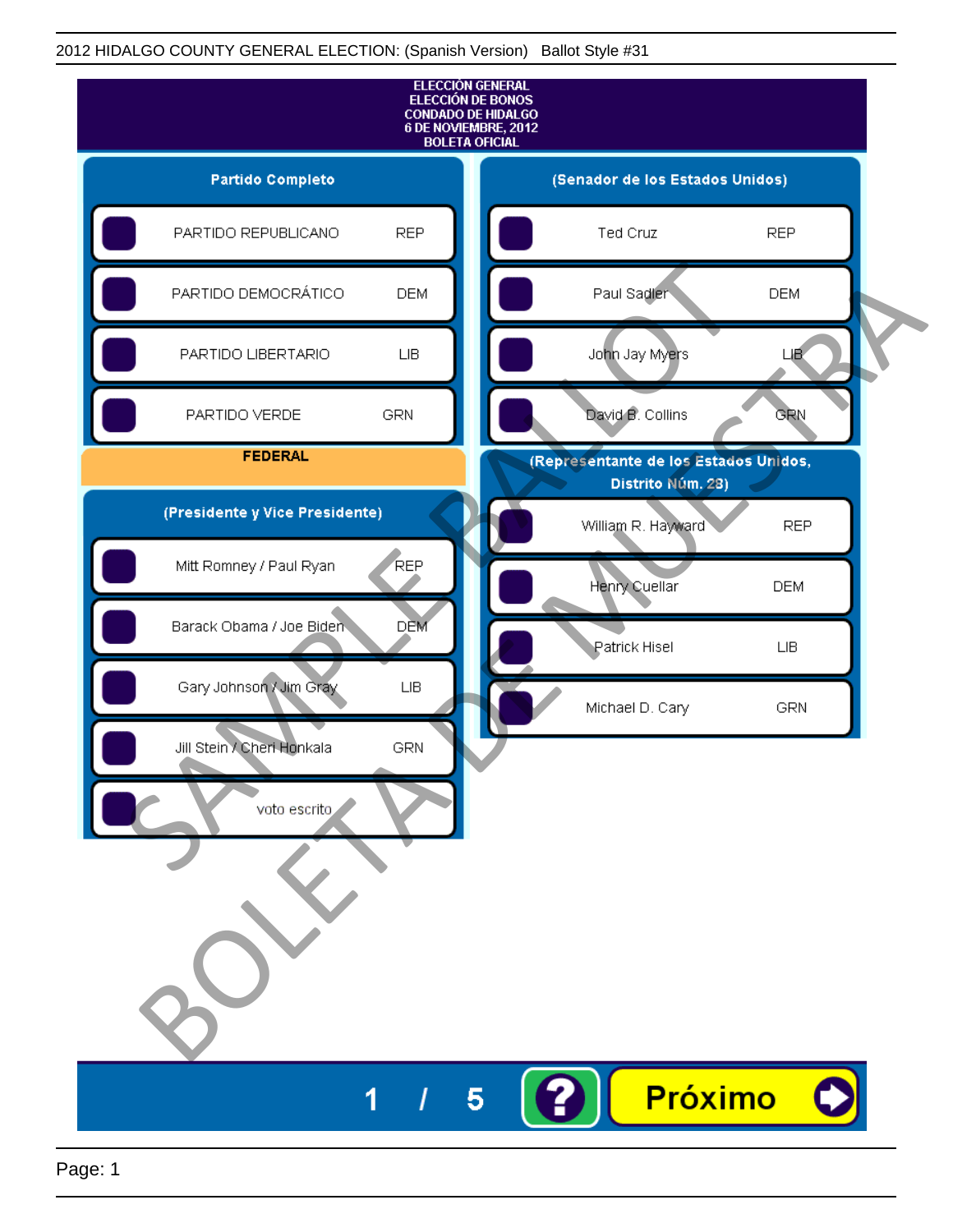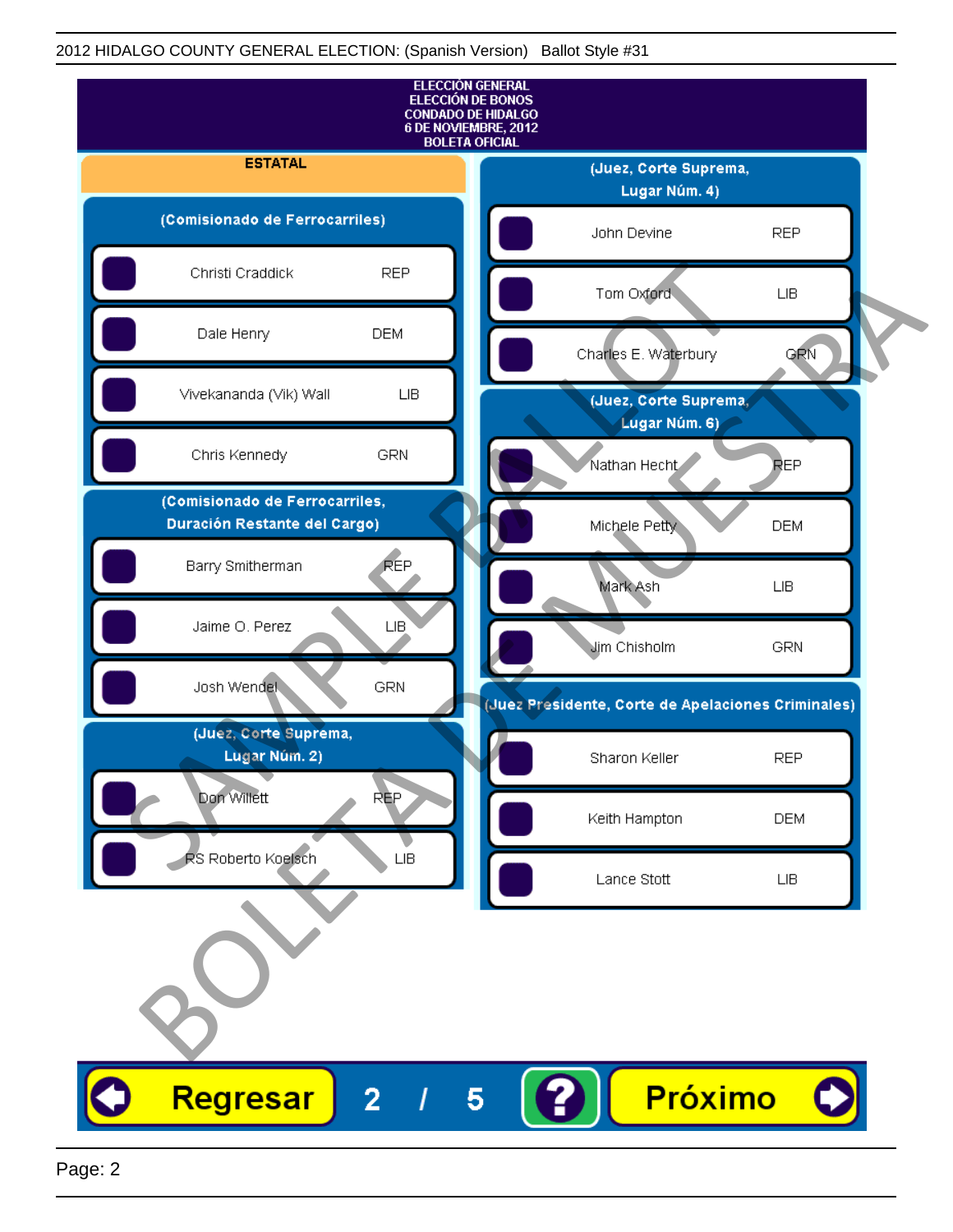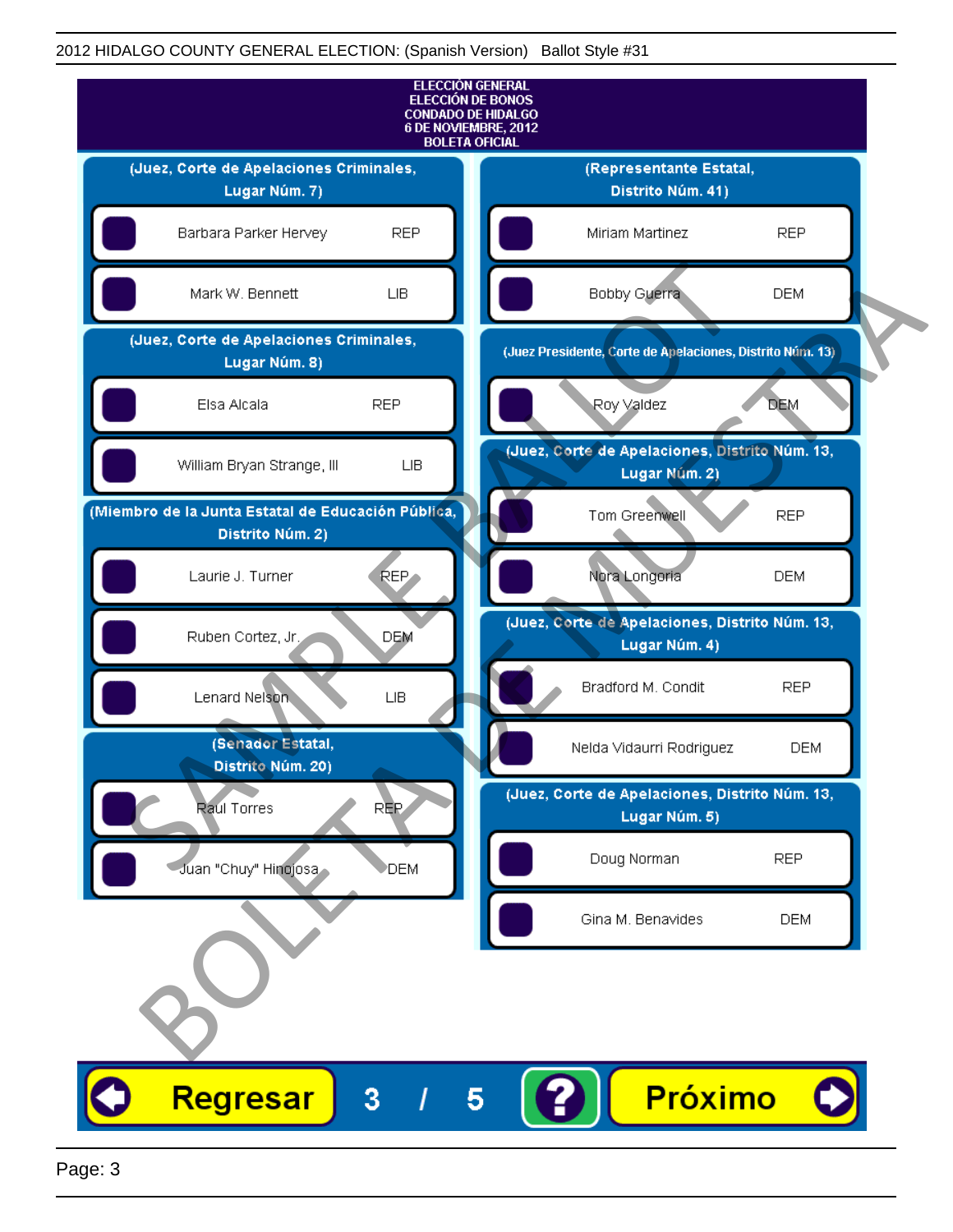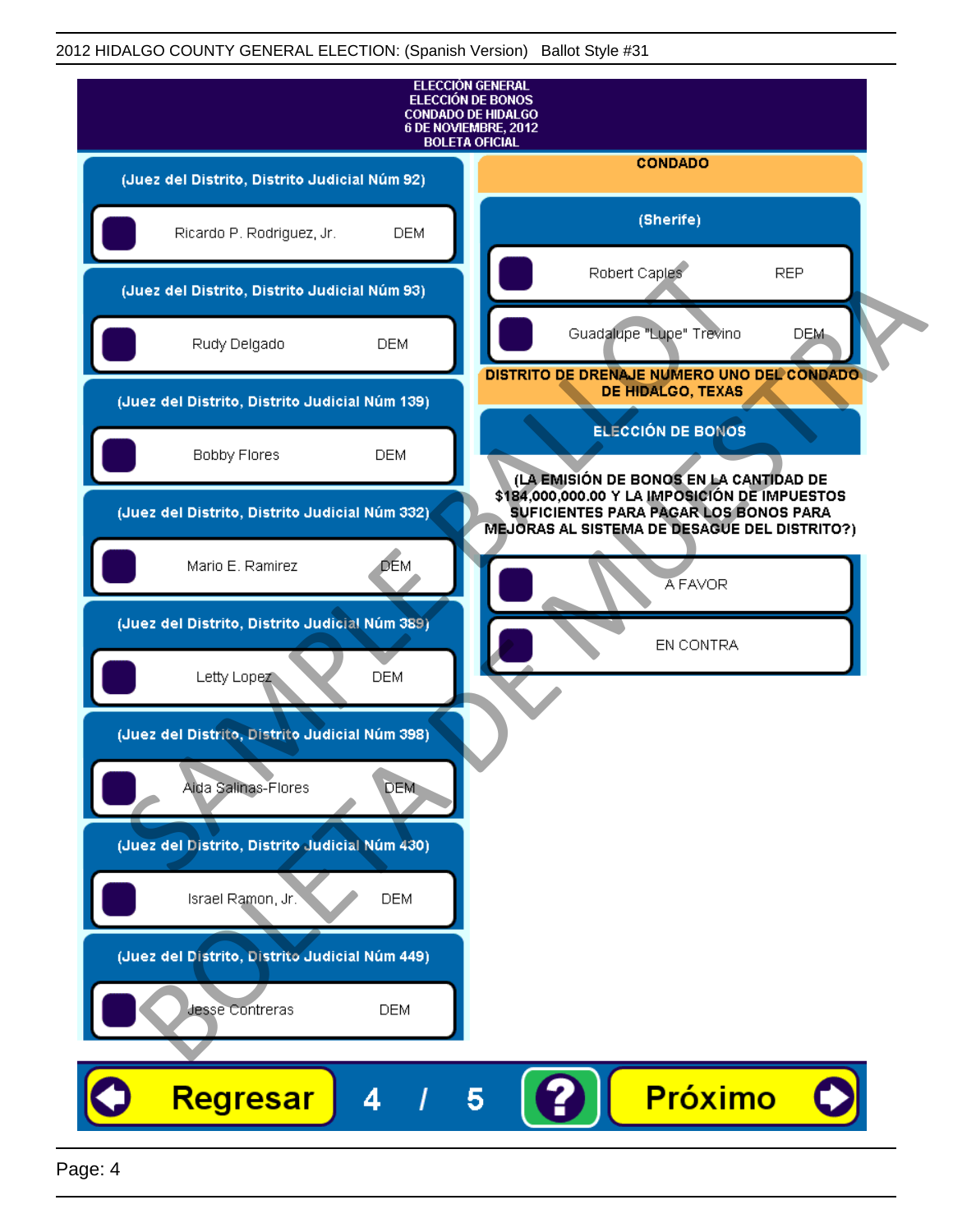## ELECCIÓN GENERAL ELECCIÓN DE BONOS<br>CONDADO DE HIDALGO<br>6 DE NOVIEMBRE, 2012 **BOLETA OFICIAL**

Revisar

## **CANDIDATO SIN CONTENDIENTE DECLARADO ELECTO**

(Juez, Corte de Ley del Condado, Núm. 7) Sergio Valdez (DEM)

(Asesor-Colector de Impuestos del Condado)

Fallo Fall Willdrea, J.I. (DEM)<br>
Consistionado el Condado, Precincto Núm. 1)<br>
A.C. Cuellar Jr. (DEM)<br>
Ullez de Paz, Precinto Núm. 1)<br>
Juez de Paz, Precinto Núm. 1, Lugar Núm. 1)<br>
Gilberto Sentr (DEM)<br>
Robert M. "Bobby" Con misionado del Condiado, Precincto Núm. 1)<br>
Andro del Condiado, Precincto Núm. 3)<br>
ez de Paz, Precinto Núm. 21<br>
algo M. Picer Lo Saerz, Cichi (DEM)<br>
algo M. Picer Lo Saerz, Cichi (DEM)<br>
algo M. Picer Lo Saerz, Cichi (DEM)<br>

Regresar

5

5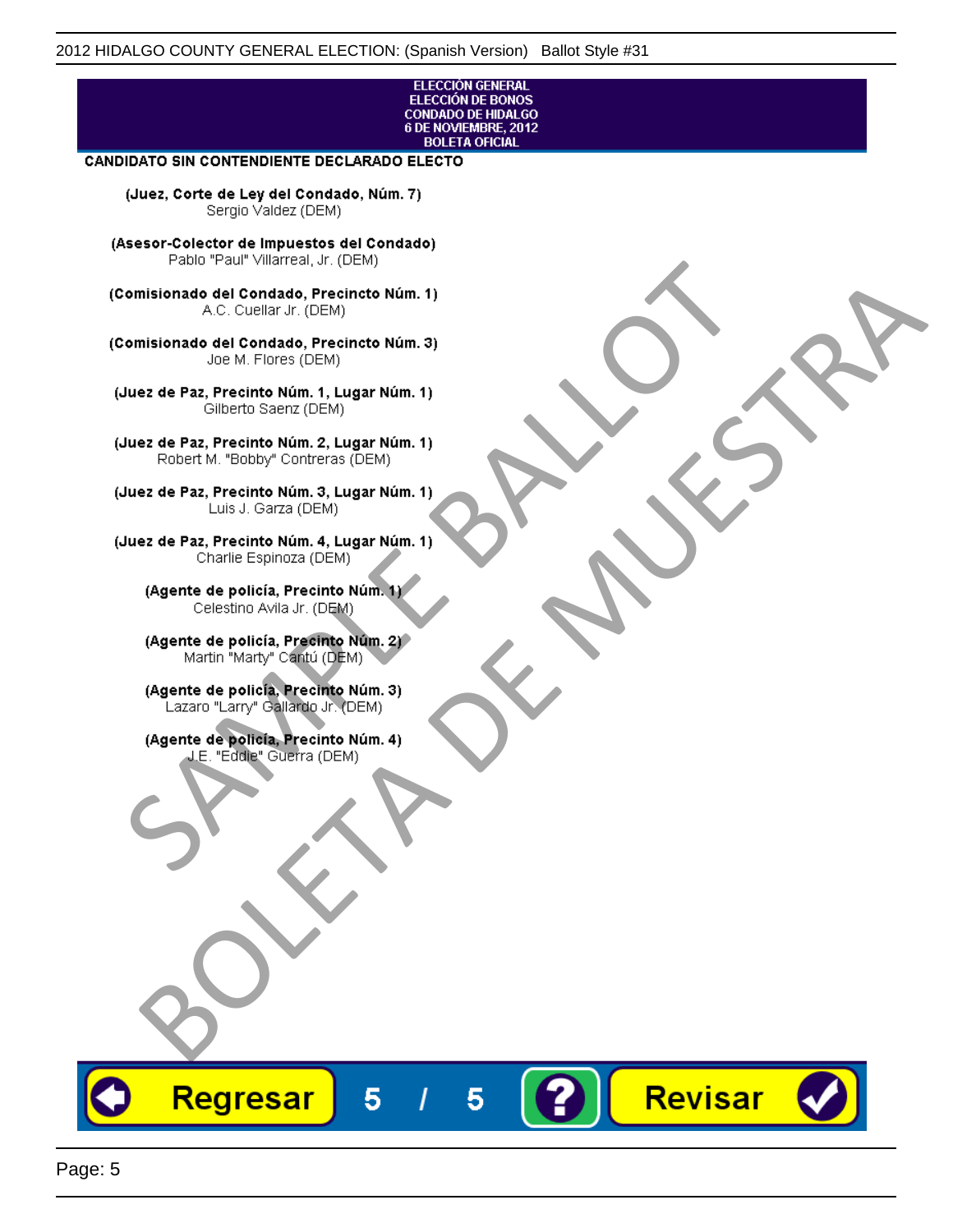# Resumen de instrucciones para la boleta electoral.

Presione el nombre del candidato o el título de la contienda para volver a la contienda.

El botón Votar se iluminará

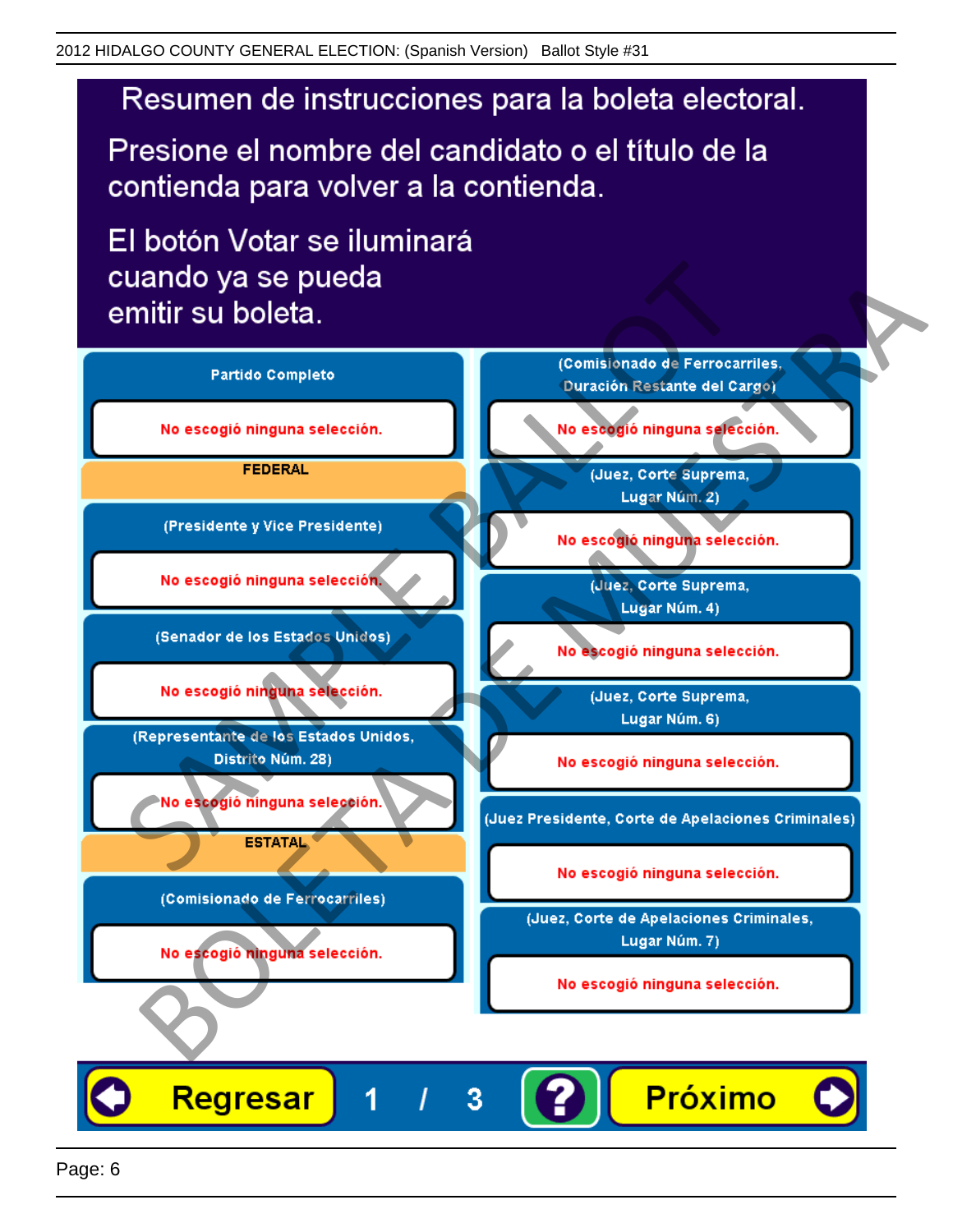# Resumen de instrucciones para la boleta electoral.

Presione el nombre del candidato o el título de la contienda para volver a la contienda.

El botón Votar se iluminará